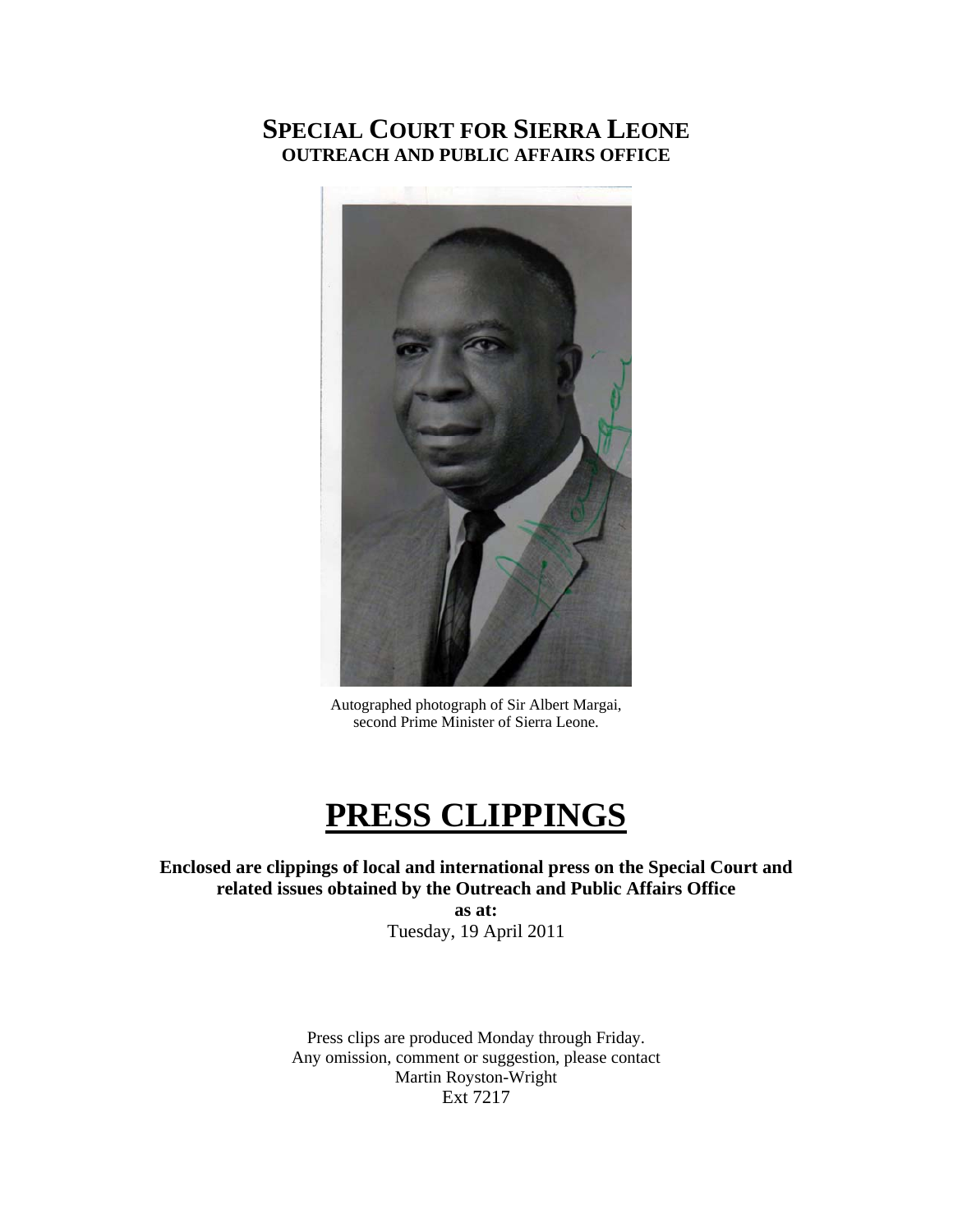| <b>Local News</b>                                                   |            |
|---------------------------------------------------------------------|------------|
| NaCSA Empowers Female War Victims / Standard Times                  | Page 3     |
| <b>International News</b>                                           |            |
| Ocampo Six Fight Bond Deposit Push / Daily Nation                   | Pages 4-5  |
| Cambodia, War Crimes and the Issue of Retribution / Aid Netherlands | Pages 6-7  |
| International Judge Rules Against Lawyers' Wigs / Associated Press  | Page 8     |
| 20th Century Mass Killings Remembered / Voice of America            | Pages 9-11 |
|                                                                     |            |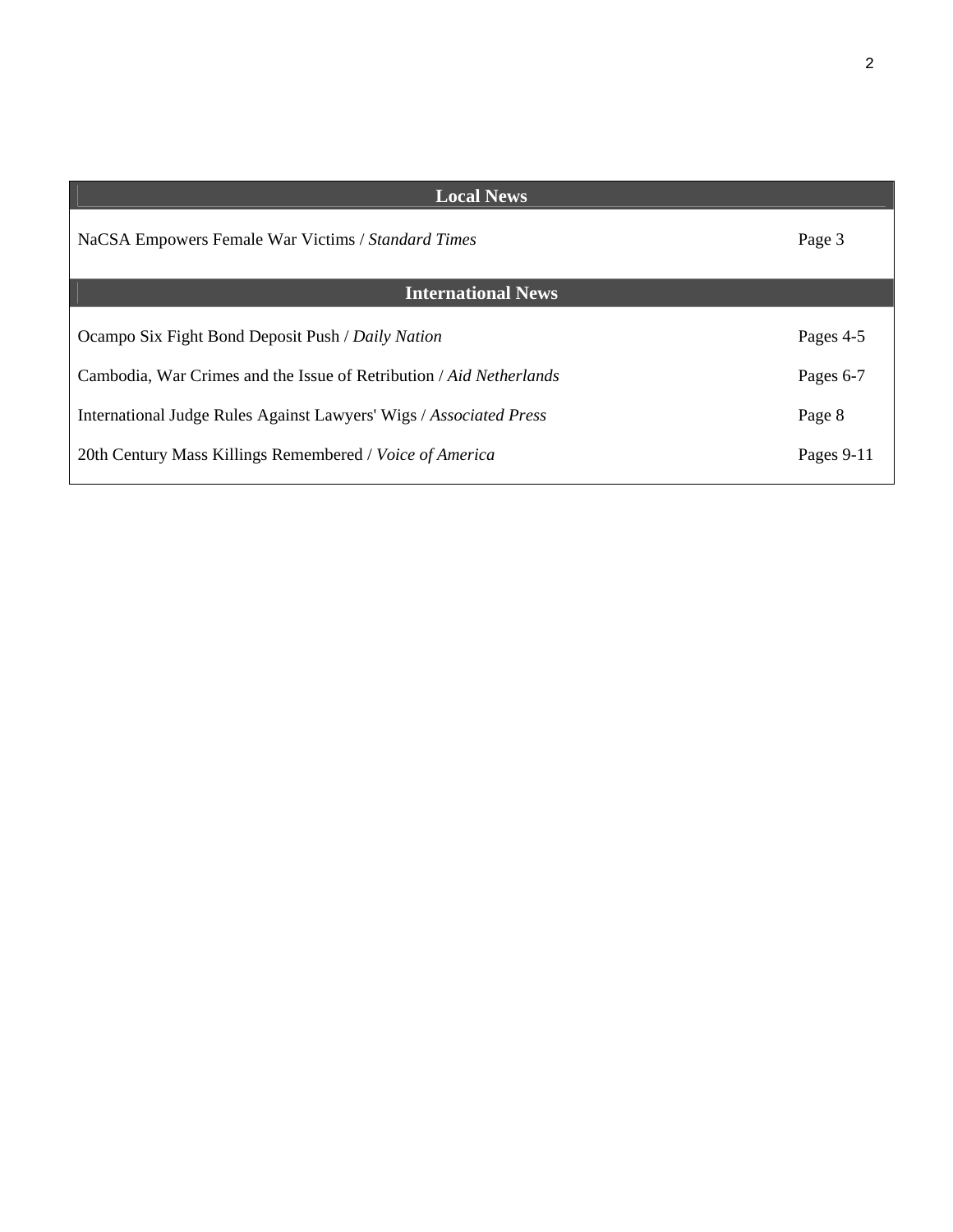### Standard Times Tuesday, 19 April 2011

#### **NaCSA empowers female war victims**

#### BY GBESSAY JULDEH IN BO

ome fifty-two female war victims in the Southern Region on Thursday 17th March 2011 graduated at a ceremony held at the Bo City Hall after completing some three or six months training under the reparation programme, implemented by the National Commission for Social Action (NaCSA) with support from the United Nations.

The occasion which attracted hundreds of people drawn from Bo, Bonthe, Moyamba and Pujehun Districts was chaired by the Senior Assistant Secretary in the Provincial Secretaries Office South Sahr Samuel Matturi

Delivering his keynote statement, the Resident Minister South Honourable Moijoye Kaikai congratulated the graduants and wished them success in all their undertakings.

have learned to others for t betterment of their respective communities and Sierra Leone in [ neral.

The district Co-ordinator Nat and Commission for Social Action (NaCSA) Bo, Mrs. Aminata Vandi dmonished the beneficiaries to make good use of the opportunity accord them as thousands of women of the same categories or status are year ing for such an opportunity.

Addressing the gathering, the I ogramme Manager of the Reparation programme in the National Co mission for Social Action (NaCSA) Amadu Bangura on behalf the ommissioner of NaCSA thanked all present to grace the all important iremony.

Mr. Bangura took the oppor nity to convey greetings from the Commissioner of NaCSA to the pyple of the Southern Region especially the graduants.

According to Mr. Amadu Bangu i, the desire is to reduce the risk of its people, stating that the female var victims are part of our Sierra Leonean society.

It is in view of this that the international community and the government of Sierra Leone ought it good for the reparation programme to be implemented w 1 the aim of empowering the targeted beneficiaries.

The Programme Manager comiended and thanked all institutions that helped in the training of the aid Female War Victims referring to the learning institutions development partners.

He maintained that Governm it is doing all it could to fulfill its obligations in the Lome Peace Acc:d.

Mr. Bangura intimated that s: hundred female war victims were brought on board for the training lit four of them could not penetrate.

Giving an overview of the projet. Amadu Bangura recalled that the Reparation Programme came about as a result of the recommendations of the Truth and Reconciliation Cmmission (TRC) which was set up by both the international communit; and the Government of Sierra Leone to come up with an unbiased report of the eleven year rebel war.

The aim of the reparation programe, he went on is to train, capacitate and above all empower female water ms in other to become self reliant.

Amadu Bangura vividly stated in the main focus of NaCSA is to rehabilitate war victims so as t make the reparation programme a reality.

Considering, what the said when went through during the war, NaCSA cannot and would not contensate them, but that all they can do for them is to empower them.

He recited that women were raj i tortured, amputated, burned their houses, insulted and assaulted, et by Armed men or gun carriers

Empowering the female war vitims. Mr. Bangura noted, is a clear manifestation that their dignity not only recognized by Government and international community but Iso one which is paramount.

Honourable Kaikai underscored the significance of the Reparation Programme adding that, it will help those who did not benefited from any skills training programme before, during and after the eleven year civil conflict in the country.

Moijoye Kaikai warned against the misuse of the five hundred dollars plus the tool kits given to the graduants each if they are to contribute to nation building. He however promised to monitor the facilities in his confines region for the good of all.

In his contribution, the Mayor of the Bo City Council, Dr. Wusu Sannoh expressed felicitation and opined options in that the beneficiaries would live up to expectations.

"I was supposed to attend other functions, but adjusted myself to witness this your graduation and presentation ceremony", the Bo City Father told the graduants.

Mayor Wusu Sannoh entreated the graduants to pass on what they

While describing the graduabn and presentation ceremony as colourful, the Reparation Programe Manager thanked the following dignitaries, Dr. Wusu Sannoh of to Bo City Council, Resident Minister South, Moijoye Kaikai, Paramour Chief Prince Lappia Boima of Kakua chiefdom and Regional Chairm: Civil Society Movement Mr. Alex Nallo for gracing the occasion.

The selection and training ! the beneficiaries was done in collaboration with some formtable civil society ad vocational institutions with the view of attaing the objective of NaCSA.

Some of the skills covered, according to the Reparation Programme Manager, are: Computing, Gara ie and Dye, Soap Making, Tailoring, Thematic Issues like HIV//IDS. Human Rights, Business Entrepreneurship and Gender Baid Violence, among others.

Amadu disclosed that the sai reparation programme is not only limited to the Southern Region bu hat it is a nationwide programme.

He confirmed that the graduan and did not only benefited from the training a certificate but also a to. kit plus five hundred United State Dollars each, adding that the sail and currency is equivalent to two million, one hundred and twenty foulthousand Leones each.

He categorically stated that, thaim of NaCSA is rebuild the life and dignity of the aforementioned grants, so that they will overcome selfstigma and contribute to nation bilding.

The Reparation Boss, entreatedhe graduants to form themselves into groupsa in other to establish whate called enterprises.

Mr. Bangura advised the benefitures not to sell the tool kits or misuse the money given to them as it wilnot only tell on them but generations yet unborn.

He revealed that men victims are enefiting likewise, noting that plans are afoot to verify potential benefiaries that are in male categories like the amputees, war wounded, chil victims so that they too will benefit when funds are available.

Mr. Bangura encouraged war visms who are yet to benefit from the reparation programme to exercise attence because all of them cannot benefit at the same time on accent of limited resources, but however said to them that they too will bucht one day as this is just the first phase of the programme.

He intimated that, the manike given to NaCSA in 2008, the reparation programme is expected last for ten years.

According to the Programme Manger, some five hundred and ninetysix female war victims have alredy benefited from this first phase of reparation programme while Soutern Province got fifty-two, sixty-one in the east, Northern Province nine three and ninety in the Wester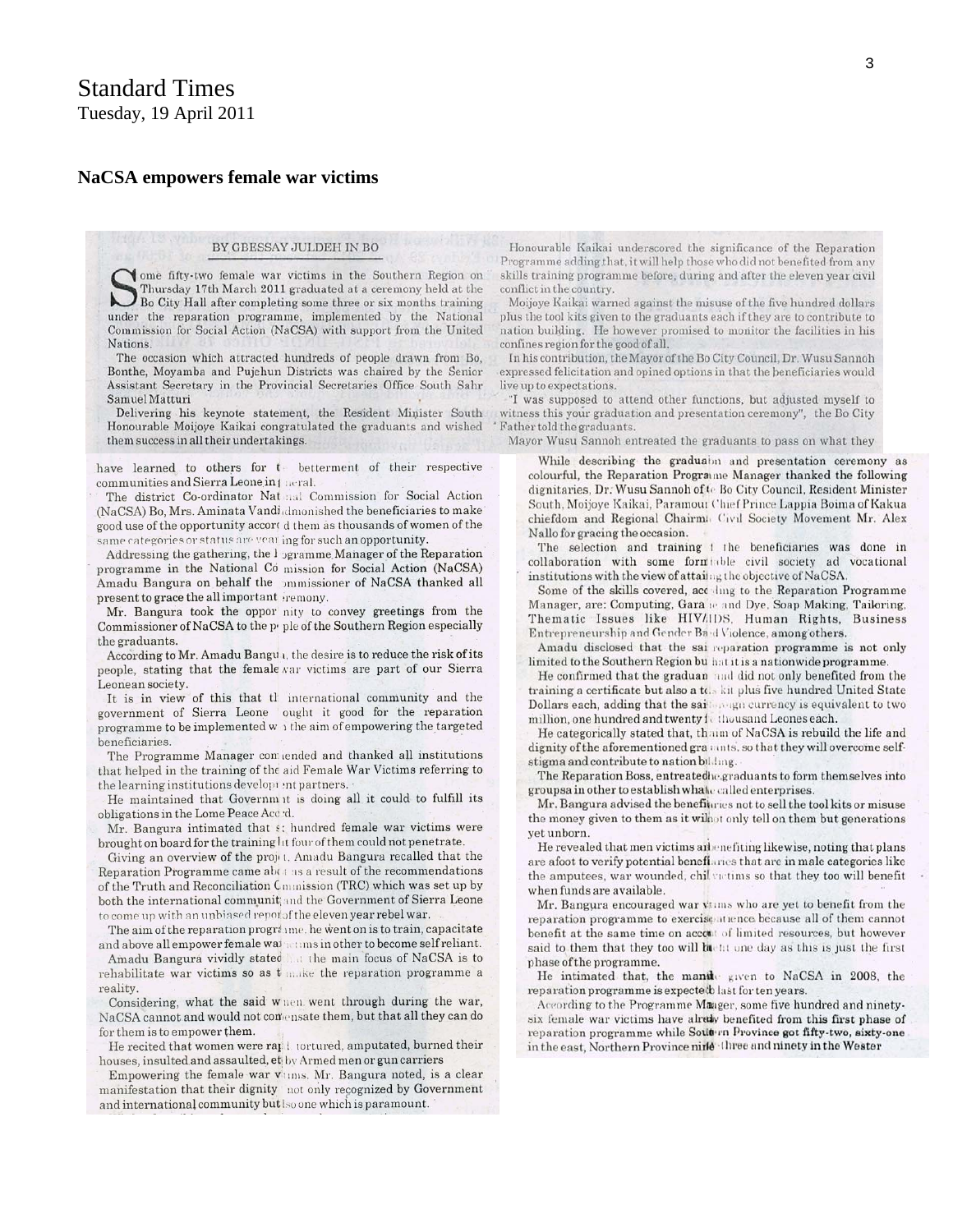### Daily Nation (Kenya) Monday, 18 April 2011



*International Criminal Court Prosecutor Luis* 

**Ocampo Six fight bond deposit push** 

By JILLO KADIDA jkadida@ke.nationmedia.com AND OLIVER MATHENGE [omathenge@ke.nationmedia.com](mailto:omathenge@ke.nationmedia.com) 

The Ocampo Six have asked the Pre-Trial Chamber to reject an application by the International Criminal Court chief prosecutor for new conditions against them.

Deputy Prime Minister Uhuru Kenyatta, Head of Public Service Francis Muthaura and Postmaster-General Hussein Ali have cited seven grounds to fight off Mr Luis Moreno-Ocampo's application.

Tinderet MP Henry Kosgey argues that the conditions sought are "unnecessary and inappropriate" since he has already cooperated with the court as had been required.

Lawyer Katwa Kigen, responding on behalf of radio presenter Joshua Sang and Eldoret North MP William Ruto, argued that conditions requested by the prosecution violated the rights of the defendants, in a manner which is "unnecessary and disproportionate".

Mr Kenyatta, Maj-Gen Ali and Mr Muthaura said the plea to have them deposit bond was unreasonable and should not be allowed because there was no risk of them absconding.

"The prosecutor has not argued that the suspects are flight risk. Accordingly, the prosecutor has failed to establish any justification as to why suspects be required to post bond," said the three in their response filed at The Hague.

According to the defence team, the earlier conditions imposed by the ICC had not been breached to warrant imposing new and tougher conditions.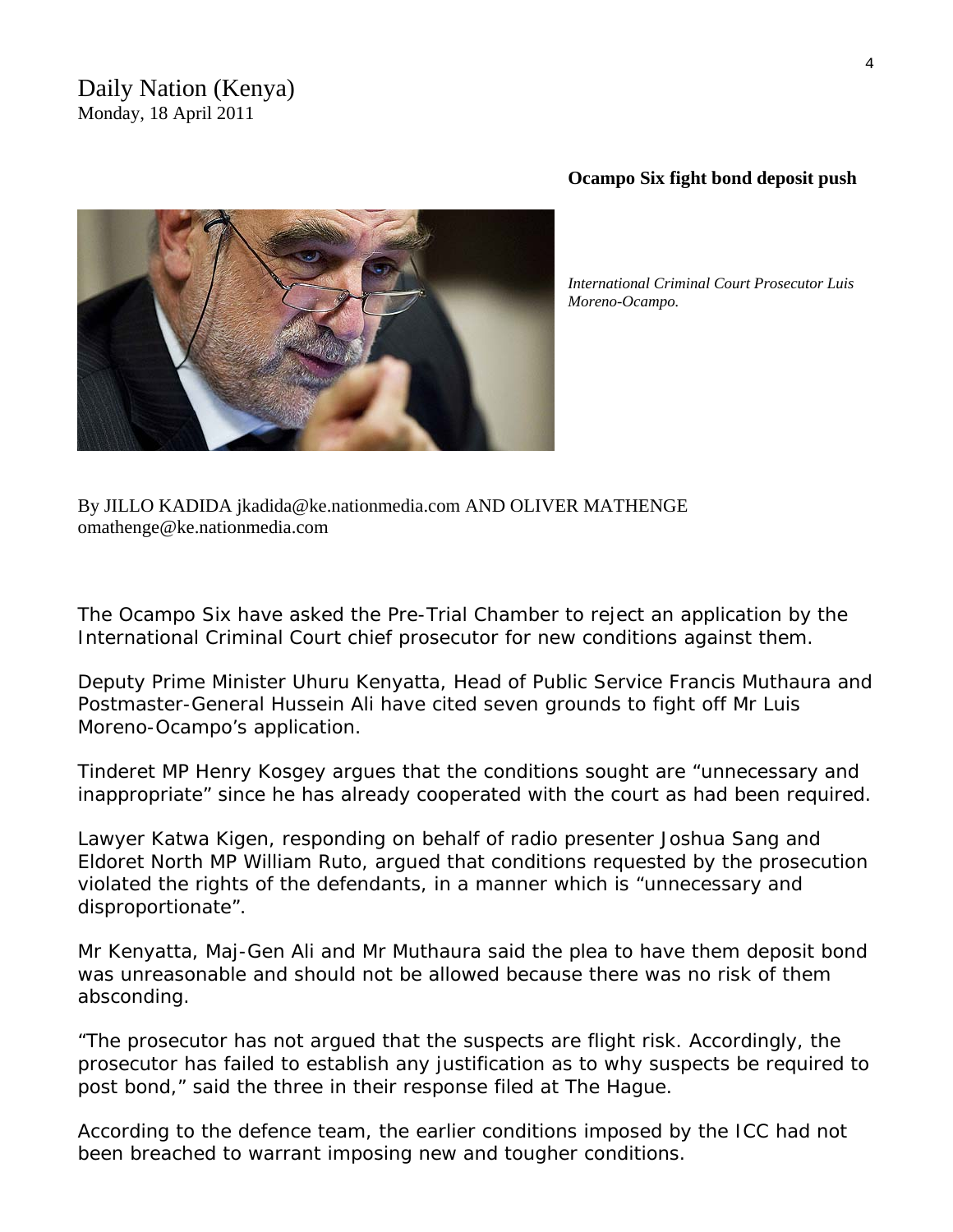In his request, the prosecutor had sought to have the three compelled to appear in person before the Chamber at least once every six months.

The suspects have to certify before the Chamber, under oath, that they have complied in full with all the conditions.

Mr Muthaura, Mr Kenyatta and Maj-Gen Ali should also submit complete financial information.

The financial information, given under oath, is to enable the Chamber to determine the appropriate bond and to ensure its enforceability; and that the suspect can then post bond or provide real or personal security or surety in an amount sufficient to guarantee his future appearance at all required hearings of the court.

In addition, they are not to make any public statements that contain or can be construed as containing "an open or veiled threat to actual or prospective witnesses or victims".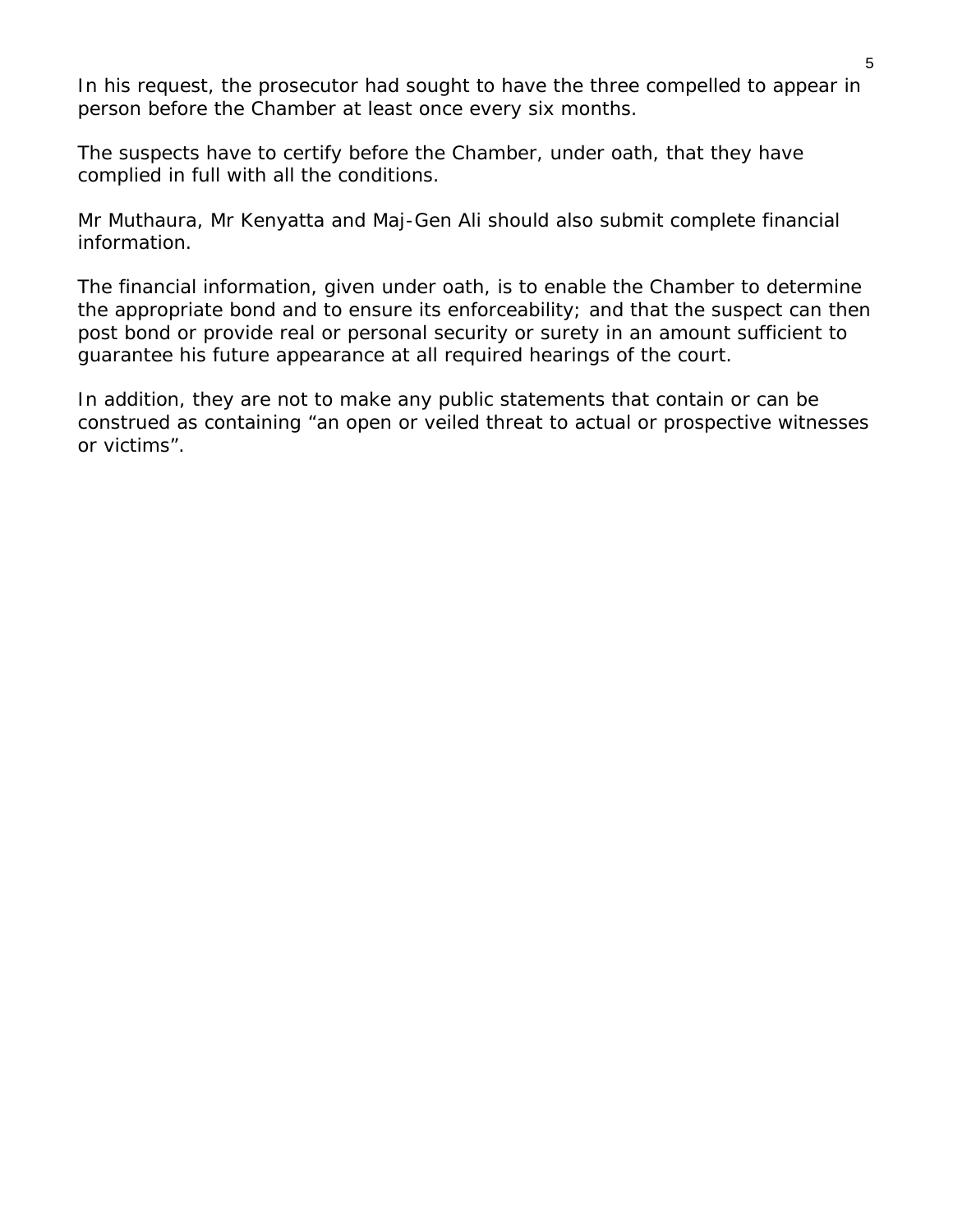### Aid Netherlands

Thursday, 14 April 2011

http://www.nl-aid.org/continent/south-east-asia/cambodia-war-crimes-and-the-issue-of-retribution/

### **[Cambodia, war crimes and the issue of retribution](http://www.nl-aid.org/continent/south-east-asia/cambodia-war-crimes-and-the-issue-of-retribution/)**



*Comrade Duch on trial* 

On March  $30<sup>th</sup>$  this year in Phnom Penh, Cambodia, a frail looking 68-year old former math teacher, Kang Kek Lew, had his appeal against a 35-year sentence for crimes against humanity, murder and torture rejected by the Extraordinary Chambers in the Courts of Cambodia. The man in question,

[better known by his](http://www.nl-aid.org/wp-content/uploads/2011/04/Comrade-Duch.jpg) *nom de guerre* Comrade Duch, ran the infamous S-21 prison camp between 1975 and 1979 during which time an estimated 15-20,000 people were tortured and killed.

L ike Laurent Gbagbo of The Ivory Coast, who was captured by French and UN forces today (April 11), one of the most striking things about such figures is how ordinary they look once they no longer exercise the authority they had. This notwithstanding, Gbagbo's arrest and Duch's appeal both raise the difficult issue of how to deal with former leaders accused of committing atrocities against their own citizens. In the case of Gbagbo the prosecutor for the International Criminal Court, Luis Moren-Ocampo, has already been in negotiations with African states about a referral of recent events to the ICC. In the case of Duch, he remains the *only* person so far convicted for the horrific events known as the *Killing Fields*.

The Killing Fields refers to the period between 17 April 1975 and 6 January 1979 when Cambodia was country's cities and forcing the urban population (the 'New' People) into agricultural communes. Most revolution. However like previous attempts at total revolution the revolutionaries soon became mass ruled by the Communist Party of Kampuchea, better known by their moniker the Khmer Rouge. Led by Pol Pot the Khmer Rouge instigated a radical program of cultural, social, political and economic reform largely modeled on China's failed Great Leap Forward (1958-61). Glorifying the 'heroic role' of the peasant (the 'old people') the Khmer Rouge aimed to create a classless society by depopulating the dramatic was the forced emptying of the capital Phnom Penh. Home to approximately 2.5 million at the time of the revolution, the city, including its hospitals, was forcibly evacuated. History and society would begin again from a Year Zero in which 'Democratic Kampuchea' would forge its own glorious murderers.

In the three years and nine months the Khmer Rouge ruled Cambodia approximately 1.7 million died, 21 per cent of the country's population. Of these it is estimated that half were executed while the rest died of starvation or illness. What differentiates the Cambodian genocide from its counterparts is that the killings were instigated by the country's *own* government against its *own* population. For this reason the term *autogenocide* was coined in order to distinguish the horrific events from episodes where a particular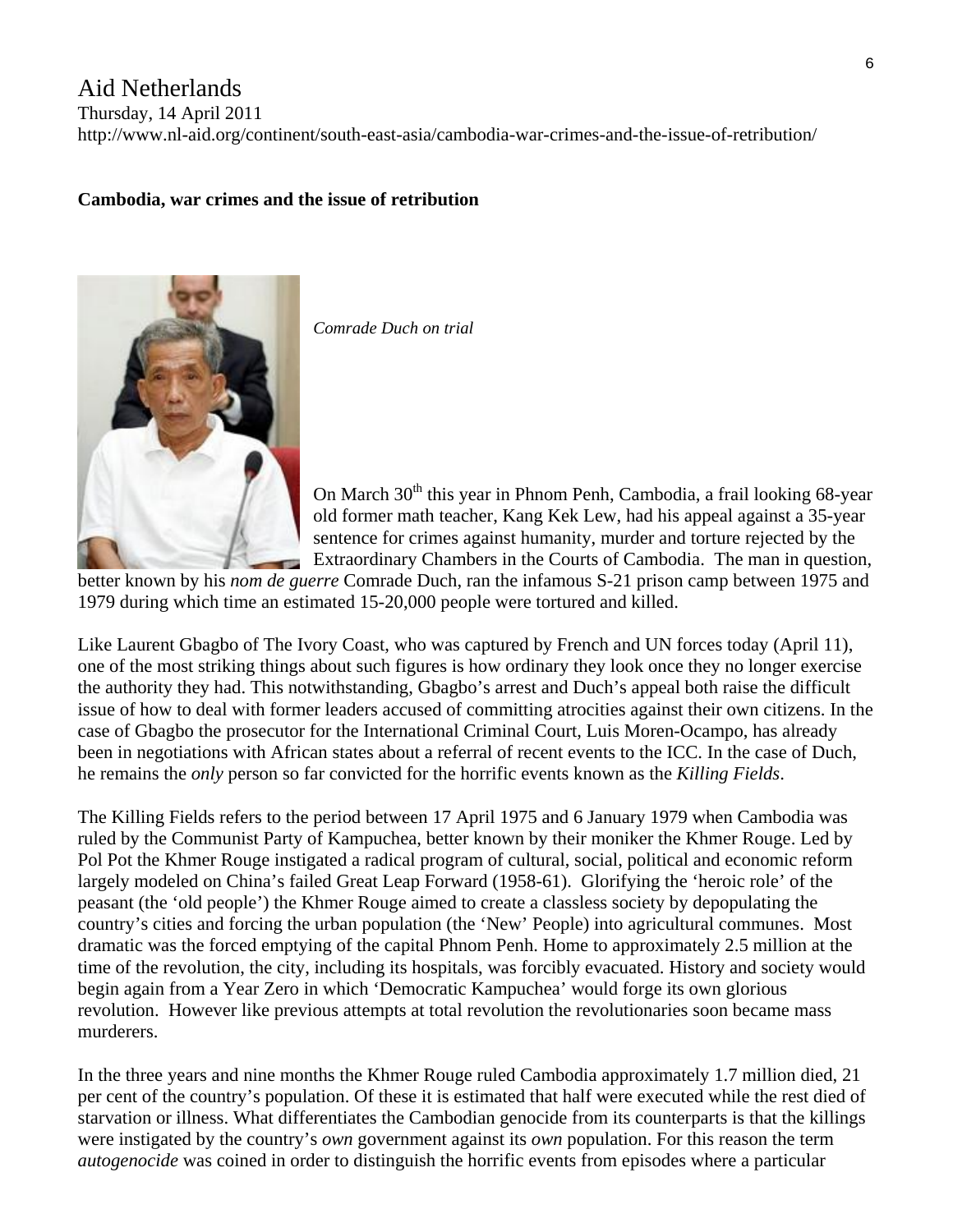ethnic or religious group was the target of systematic extermination. Justice and retribution for these exterminations however, would wait nearly three decades.

Between 1979 and1989 the vagaries of the Cold War intervened. Defeated by a Vietnamese army that ostensibly claimed to be liberating the Cambodians from their oppressor, the Khmer Rouge were shamefully supported as a guerilla force by Western governments to 'balance' Soviet influence in Indochina. Peace talks were finally concluded in 1991, which brought an end the civil war and transferred authority to a United Nations Transitional Authority. Two years later power was transferred to an elected government and it was this government that four years later in 1997 called upon the United Nations to assist the country in creating a judicial body and process to try the leaders of the Khmer Rouge.

Despite this it would take another *eleven* years before hearings at the ECCC would begin. The intervening decade was beset with fractious squabbles between the government of Cambodia and the UN over the thorny issue of sovereignty. Initially the United Nations proposed the creation of an international tribunal modeled after the International Tribunals for Yugoslavia and Rwanda. The Cambodian government rejected such proposals seeking instead to insert national legal institutions into any such organization, while in 2001 the UN pulled out of negotiations because it concluded that the conditions did not exist for a fair and independent trial. Eventually in 2003 the two sides agreed to the creation of a hybrid body comprising both national and international judges. However, further delays resulted due to the alleged inability of the Cambodian government to finance the tribunal. Critics have argued that the real reason for the obstruction and delay was the fact that the government of Cambodia under prime Minister Hun Sen included several former Khmer Rouge defectors.

The ECCC presents an interesting case study of the difficulties in dealing with atrocities conducted and committed by officials of a former, usually authoritarian or military, regime. Political transitions rarely result in a complete replacement of one ruling elite by another. Instead they are often messy and muddy compromises in which the issue of impunity from justice is often dealt with behind-the-scenes. Nevertheless, however such compromises are made, and why, society as a whole often clamors for punishment and retribution. The argument is made that punishment is both an appropriate response to moral atrocity, and necessary to deter future actions. In addition, others hold that it is a necessary condition to ensure long-term peace, national unity and democratic consolidation.

Whether you accept these premises or not recent history is replete with responses that "have ranged from historical amnesia to intermediary strategies of amnesty and truth telling to limited purges (lustration) and trials" (Amstutz, 2004). Ultimately the scope, successes, or failures of such attempts will always be dependent on the specific constellation of power in each relevant country and the wider geopolitical framework. What might be possible in Yugoslavia, may not be possible in The Ivory Coast, Libya, Indonesia or Cambodia. In the case of Cambodia however complete justice will never be fully attainable since the architect of the country's horrors, Pol Pot, died of heart failure on April  $15<sup>th</sup>$  1998. He unlike Kang Kek Lew will never be held to account.



**AUTHOR**: Dr. Jason Abbott **URL**: [http://profjabbott.blogspot.com](http://profjabbott.blogspot.com/) **E-MAIL**: jason.abbott [at] louisville.edu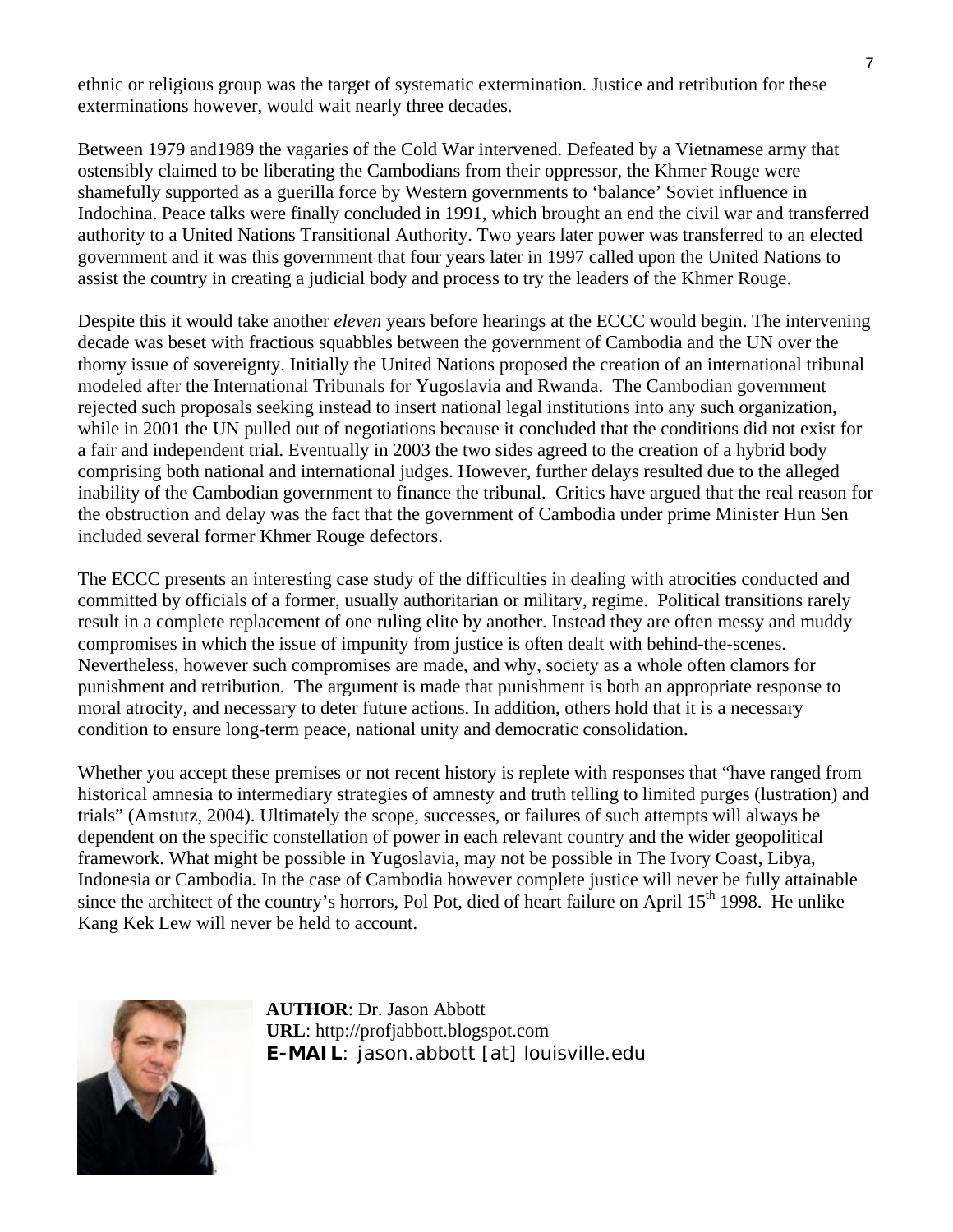### The Associated Press

Monday, 18 April 2011

### **International judge rules against lawyers' wigs**

A judge has asked lawyers to shed their wigs next time they appear before her at the International Criminal Court.

A handful of attorneys appeared Monday in traditional black gowns and white horsehair wigs for a preliminary hearing in a case dealing with violence after Kenya's disputed 2007 presidential election.

Justice Ekaterina Trendafilova paused briefly at the end of the hearing to pass a hair-raising judgment.

"This is not the dress code of this institution," she said.

"In this quite warm weather maybe it will be more convenient to be without wigs," she added with a smile.

It is unusual for lawyers to appear at the International Criminal Court in wigs, but not unheard of. At least three lawyers wore wigs during the initial appearance of three Kenyan suspects on April 8, without Justice Trendafilova issuing any dress code guidelines.

Steven Kay, one of the lawyers wearing a wig Monday, said the court's registry gave him the option of wearing Dutch lawyer's garb or the English version of wig and gown.

"I was not aware before the proceedings of any rule that there were no wigs at the ICC," Kay told the AP in an email.

Court spokesman Fadi El Adballah said there were no specific rules about wigs, and it is up to individual judges to run their courtrooms "in a harmonious way."

Trendafilova decided that since wigs are not mandatory, it would be better for all lawyers to have the same dress code — in this case without wigs, he added.

David Hooper, another British barrister who appeared in court Monday, did so without his wig.

In 2006, Serb nationalist Vojislav Seselj refused to accept a be-wigged Hooper as a court-appointed defense lawyer because he wanted to defend himself at the Yugoslav war crimes tribunal.

"This man with a bird's nest on his head has been falsely introduced as my counsel," Seselj told the court, referring to Hooper's wig. "He will never be my defense counsel."

Copyright © 2011 The Associated Press. All rights reserved.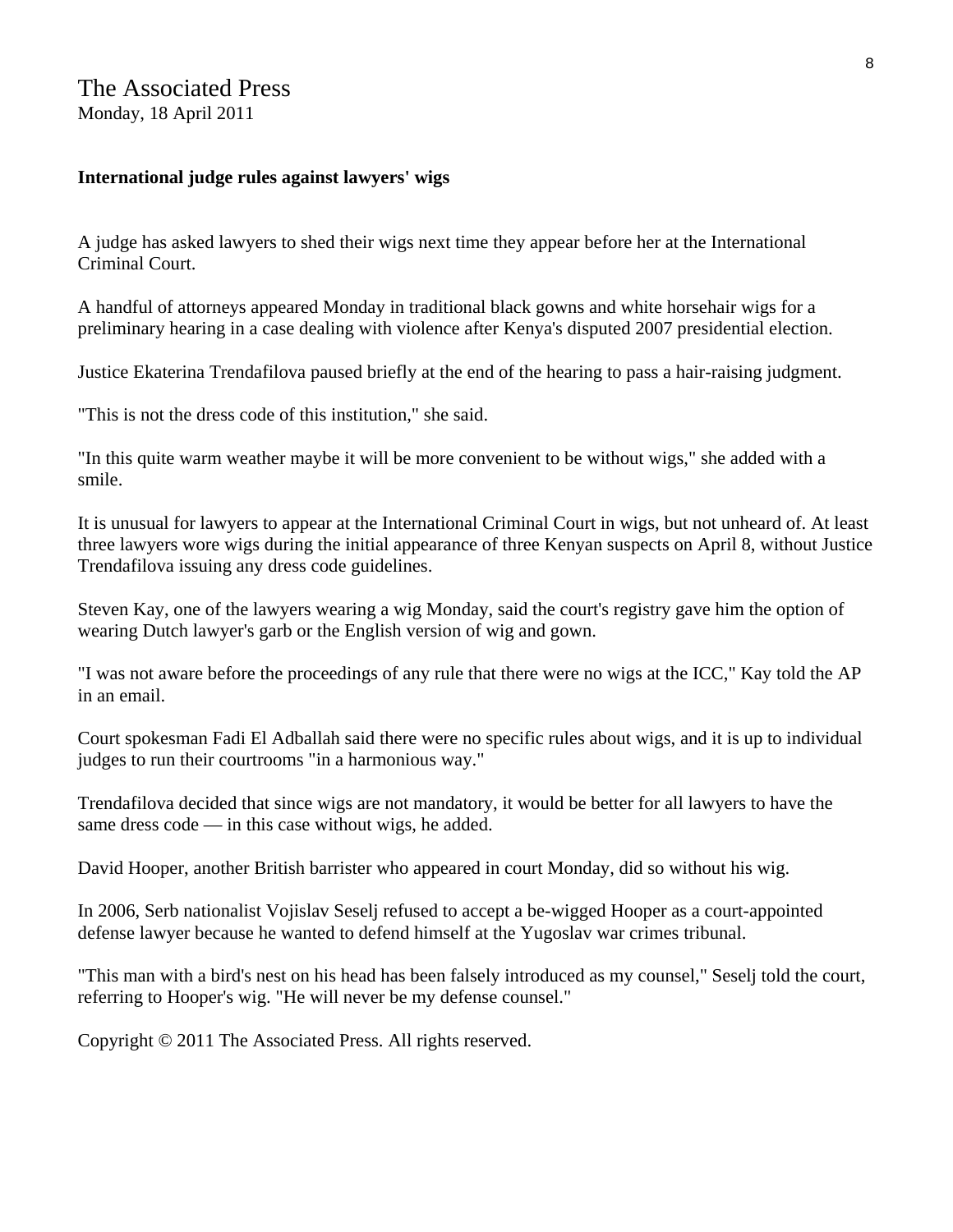Voice of America Monday, 18 April 2011

#### **20th Century Mass Killings Remembered**

#### Mike O'Sullivan



**Photo: REUTERS** 

*Crucifixes hang among the personal possessions of Rwandan victims at a genocide memorial inside the church at Ntarama just outside the capital Kigali, Rwanda, August 6, 2010* 

Two of the worst atrocities of the 20th century started in the month of April: the killing of 1.5 million Armenians in Ottoman Empire Turkey in 1915 and 1916, and the slaughter of 800,000 Tutsis and moderate Hutus in Rwanda in 1994. Scholars and survivors say the process of healing is not easy.

Donald Miller, who directs the Center for Religion and Civic Culture at the University of Southern California, interviewed Armenian survivors in the 1970s and '80s. He also has collected the stories of those orphaned and widowed by the Rwanda massacre.

He said several themes emerge from the interviews, most recently in Rwanda. "One thing is that forgiveness is extremely difficult. And in our experience of doing 100 interviews, that is the exceptional case. In fact, what we found is that some individuals are so traumatized that they may say that they have forgiven the perpetrators of this genocide, but they say so almost with a spirit of resignation in their voice, as if, 'we have no other choice,'" said Miller.

He said that in Rwanda there is an effort is to bring about reconciliation through community courts, where perpetrators ask for forgiveness and the victims generally give it. He said it is often not clear, however, that the forgiveness is heartfelt.

The killings in Armenia took place in connection with forced deportations of the Armenian Christian minority in the largely Muslim Ottoman Empire. Historian Richard Hovannisian of the University of California, Los Angeles, recalls that it started in the imperial capital.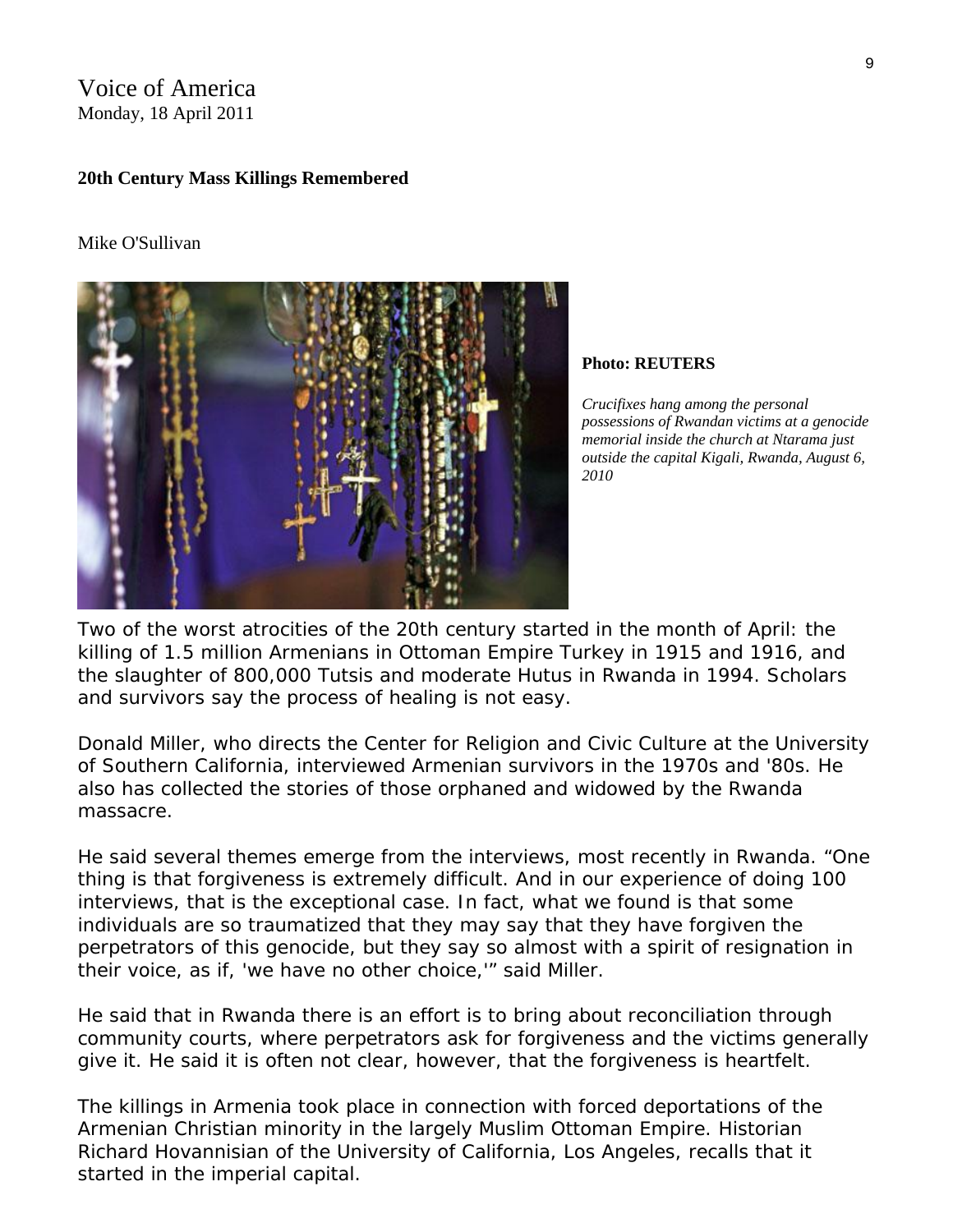"In April, 1915, the Armenian intellectual, political, religious leaders in Constantinople were arrested, deported and most of them killed. And then followed in the following months, the mass deportation and massacres of Armenians throughout the Ottoman Empire through forced marches, outright killing of the male population, forced marches of the woman and children," said Hovannisian. "And the place of so-called relocation, for those who made it - not many did, but those who did - were the deserts."

In the documentary The River Ran Red from the Armenian Film Foundation, a survivor tells about his experience. The interview was recorded in 1985, and the man recalled what he witnessed as a child.

"In the morning, I walked and walked. I saw a boy. Together, we found a girl and we hid in the forest. We saw the Turks looking for Armenians in forest. At night, they would massacre the men. During the day, the women and the boys. We were lying down in the blood. We woke up among the dead."

The events occurred after the Ottomans entered World War I, and Turkey still insists there were civilian deaths on all sides in the confusion of war. It says Armenians were deported from the Eastern war zone because of fear of unrest and concerns that the Armenian minority could aid the enemy, Russia. Turkey also disputes the numbers, saying no more than 600,000 Armenians died, and not by intent.

Hovannisian said the question remains politically sensitive because of the strategic importance of Turkey as a bridge to the Muslim world.

"Some would prefer to avoid it. For example, President Obama, who as candidate Obama insisted one of the first things he would do would be to acknowledge the Armenian genocide, has skirted the issue by using an Armenian term, which is the equivalent of genocide, but does not say genocide. It is the Armenian word [Meds] Yeghern, which means the Great Crime, the Great Event, the Great Tragedy, rather than the word itself. So it does not make the Turkish government happy, but on the other hand, it is not the G-word."

The historian notes that President Woodrow Wilson condemned the massacre at the time it happened, and Wilson's ambassador to the Ottoman Empire, Henry Morgenthau, would call it the murder of a nation.

The Rwanda genocide began April 6, 1994, when ethnic tensions flared after the assassination of Rwanda president Juvenal Habyarimana, who was an ethnic Hutu. The Hutu power movement then targeted Tutsis for elimination.

Yvette Rugasaguhunga, a Tutsi, survived the Rwanda massacre. Now a financial analyst in New York, she has been living in the United States for seven years.

She recalls that on the third day of the genocide, her father was killed. "My father was lucky enough to be shot. He was taken inside of a home. They shot him in front of my grandmother, who begged them to kill her as well, and they shot her," said Rugasaguhunga.